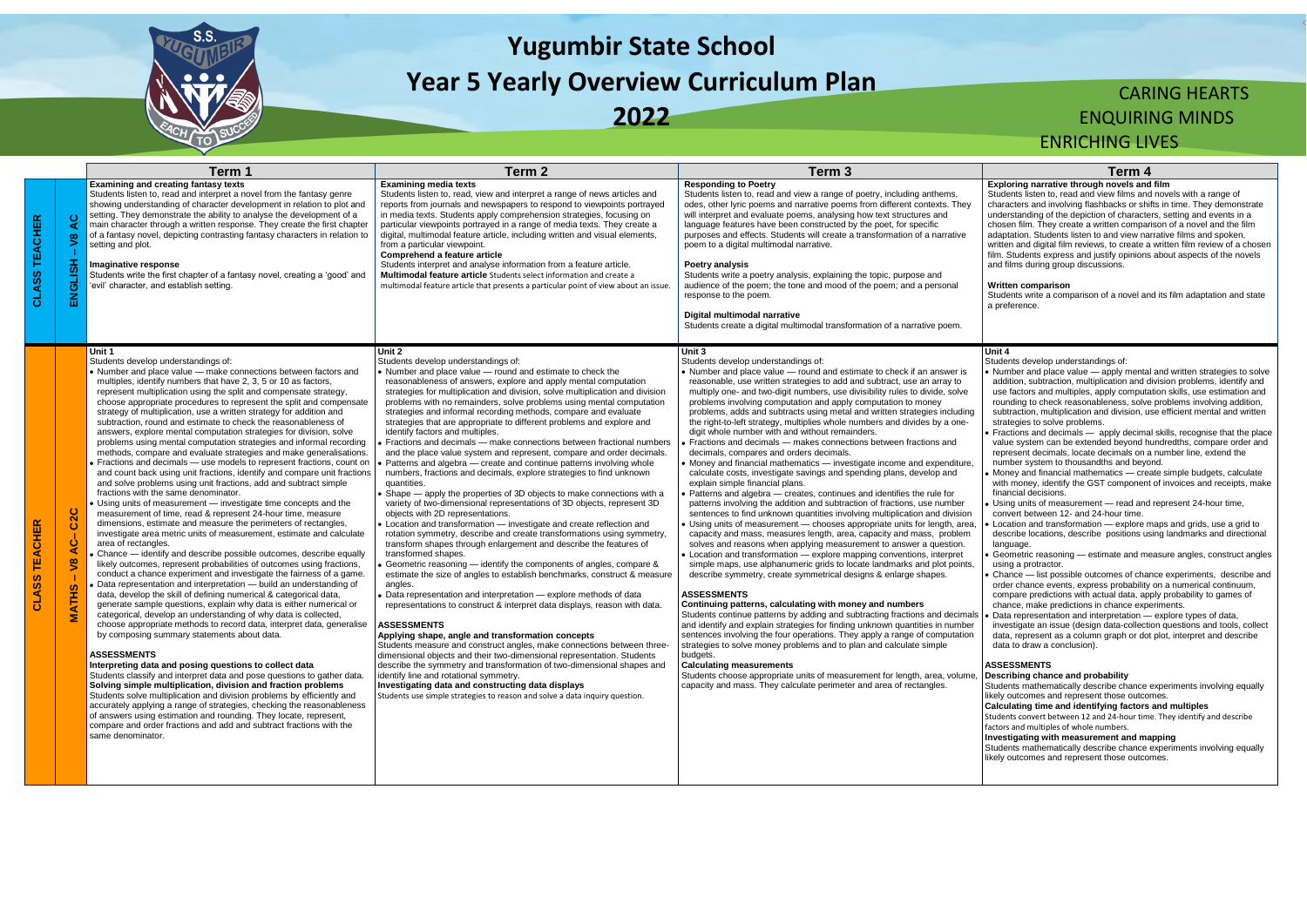#### **Matter matters**

Students broaden their classification of matter to include gases and begin to see how matter structures the world around them. They understand that solids, liquids and gases have some shared and some distinct observable properties and can behave in different ways. Students pose questions, make predictions and plan investigation methods into the observable properties and behaviours of solids, liquids and gases. They represent data and observations in tables and graphs. They identify patterns and relationships in data and compare patterns with their predictions when suggesting explanations. They suggest ways to improve fairness and accuracy of their investigation.

**Investigating evaporation and explaining solids, liquids and gases** Students plan, conduct and evaluate an investigation into a variable that affects evaporation and describe and apply knowledge of the properties of solids, liquids and gases. They communicate ideas and findings using multimodal texts.

|                                      |                                                                                                                                     | Term 1                                                                                                                                                                                                                                                                                                                                                                                                                                                                                                                                                                                                                                                                                                                                                                                                                                                                                                                                                                                                                                                                                                                                                                                                                                                                                                                                                                                                                                                                                                                                                                                                                                                                                                                                                                                    | Term <sub>2</sub>                                                                                                                                                                                                                                                                                                                                                                                                                                                                                                                                                                                                                                                                                                                                                                                                                                                                                                                                                                                                                                                                                                                                                                                                                                                                                                                                                                                                                                                                                                                                                                                                                                                                                     |                                                                                                                                                                                                                                                                                                                                                                                                                                                                                                                                                                                                                                                                                                                                                                                                                                                                                                                                                                                                                                                                                                                                                                                                                                                                                                                                                            | Term <sub>3</sub>                                                                                                                                                                                                                                                                                                                                                                                                                                                                                                                                                                                                                                                                                                                                                                                                                                                                                                                                                                                                                                                                                                                                                                                                                                                                                                                                                                                                                                                                                                                                                                                                                                                                                                                                                                                                                     | Term 4                                                                                                                                                                                                                                                                                                                                                                                                                                                                                                                                                                                                                                                                                                                                                                                                                                                                                                                                                                                       |
|--------------------------------------|-------------------------------------------------------------------------------------------------------------------------------------|-------------------------------------------------------------------------------------------------------------------------------------------------------------------------------------------------------------------------------------------------------------------------------------------------------------------------------------------------------------------------------------------------------------------------------------------------------------------------------------------------------------------------------------------------------------------------------------------------------------------------------------------------------------------------------------------------------------------------------------------------------------------------------------------------------------------------------------------------------------------------------------------------------------------------------------------------------------------------------------------------------------------------------------------------------------------------------------------------------------------------------------------------------------------------------------------------------------------------------------------------------------------------------------------------------------------------------------------------------------------------------------------------------------------------------------------------------------------------------------------------------------------------------------------------------------------------------------------------------------------------------------------------------------------------------------------------------------------------------------------------------------------------------------------|-------------------------------------------------------------------------------------------------------------------------------------------------------------------------------------------------------------------------------------------------------------------------------------------------------------------------------------------------------------------------------------------------------------------------------------------------------------------------------------------------------------------------------------------------------------------------------------------------------------------------------------------------------------------------------------------------------------------------------------------------------------------------------------------------------------------------------------------------------------------------------------------------------------------------------------------------------------------------------------------------------------------------------------------------------------------------------------------------------------------------------------------------------------------------------------------------------------------------------------------------------------------------------------------------------------------------------------------------------------------------------------------------------------------------------------------------------------------------------------------------------------------------------------------------------------------------------------------------------------------------------------------------------------------------------------------------------|------------------------------------------------------------------------------------------------------------------------------------------------------------------------------------------------------------------------------------------------------------------------------------------------------------------------------------------------------------------------------------------------------------------------------------------------------------------------------------------------------------------------------------------------------------------------------------------------------------------------------------------------------------------------------------------------------------------------------------------------------------------------------------------------------------------------------------------------------------------------------------------------------------------------------------------------------------------------------------------------------------------------------------------------------------------------------------------------------------------------------------------------------------------------------------------------------------------------------------------------------------------------------------------------------------------------------------------------------------|---------------------------------------------------------------------------------------------------------------------------------------------------------------------------------------------------------------------------------------------------------------------------------------------------------------------------------------------------------------------------------------------------------------------------------------------------------------------------------------------------------------------------------------------------------------------------------------------------------------------------------------------------------------------------------------------------------------------------------------------------------------------------------------------------------------------------------------------------------------------------------------------------------------------------------------------------------------------------------------------------------------------------------------------------------------------------------------------------------------------------------------------------------------------------------------------------------------------------------------------------------------------------------------------------------------------------------------------------------------------------------------------------------------------------------------------------------------------------------------------------------------------------------------------------------------------------------------------------------------------------------------------------------------------------------------------------------------------------------------------------------------------------------------------------------------------------------------|----------------------------------------------------------------------------------------------------------------------------------------------------------------------------------------------------------------------------------------------------------------------------------------------------------------------------------------------------------------------------------------------------------------------------------------------------------------------------------------------------------------------------------------------------------------------------------------------------------------------------------------------------------------------------------------------------------------------------------------------------------------------------------------------------------------------------------------------------------------------------------------------------------------------------------------------------------------------------------------------|
| $\frac{\alpha}{\Box}$<br>こ<br>ひ<br>ທ | C <sub>2C</sub><br>ပ<br>∢<br>$\overline{\mathbf{S}}$<br><b>SCIENCE</b>                                                              | Survival in the environment<br>Students analyse the structural features and behavioural adaptations<br>that assist living things to survive in their environment. They understand<br>that science involves using evidence and comparing data to develop<br>explanations. Students investigate the relationships between the factors<br>that influence how plants and animals survive in their environments,<br>including those that survive in extreme environments, and use this<br>knowledge to design creatures with adaptations that are suitable for<br>survival in prescribed environments.<br>Creating a creature<br>Students analyse how the form of living things enables them to function<br>in their environments. They use environmental data when suggesting<br>explanations for difference in structural features of creatures. Students<br>communicate ideas using multimodal texts.                                                                                                                                                                                                                                                                                                                                                                                                                                                                                                                                                                                                                                                                                                                                                                                                                                                                                       | Our place in the solar system<br>Students describe the key features of our solar system including planets and<br>stars. They discuss scientific developments that have affected people's lives<br>and describe details of contributions to our knowledge of the solar system<br>from a range of people. With guidance, Students pose questions, plan and<br>conduct investigations to answer questions and solve problems. They<br>decide on variables to change and measure to conduct fair tests. Students<br>communicate their ideas in a variety of multimodal texts including recording<br>in data sheets and as a report for popular media.<br><b>Exploring the solar system</b><br>Students describe key features of the solar system. They describe how<br>science knowledge develops from many people's contributions and explain<br>how scientific developments have affected people's lives and solved<br>problems. Students communicate ideas using multimodal texts.                                                                                                                                                                                                                                                                                                                                                                                                                                                                                                                                                                                                                                                                                                                     |                                                                                                                                                                                                                                                                                                                                                                                                                                                                                                                                                                                                                                                                                                                                                                                                                                                                                                                                                                                                                                                                                                                                                                                                                                                                                                                                                            | Now you see it<br>Students investigate the properties of light and the formation of shadows.<br>They investigate reflection angles, how refraction affects our perceptions of<br>an object's location, how filters absorb light and affect how we perceive the<br>colour of objects, and the relationship between light source distance and<br>shadow height. They plan investigations including posing questions, making<br>predictions, and following and developing methods. They analyse and<br>represent data and communicate findings using a range of text types,<br>including reports and labelled and ray diagrams. They explore the role of<br>light in everyday objects and devices and consider how improved<br>technology has changed devices and affected peoples' lives.<br>Exploring the transfer of light<br>Students plan, predict and conduct a fair investigation to explain everyday<br>phenomena associated with the transfer of light. They discuss how scientific<br>developments have affected people's lives and help us solve problems.<br>Students describe ways to improve the fairness of their investigation and<br>communicate ideas and findings.                                                                                                                                                                                                                                                                                                                                                                                                                                                                                                                                                                                                                                                    | <b>Matter matters</b><br>Students broaden their classification of ma<br>to see how matter structures the world aro<br>solids, liquids and gases have some share<br>properties and can behave in different way<br>make predictions and plan investigation me<br>properties and behaviours of solids, liquids<br>data and observations in tables and graphs<br>relationships in data and compare patterns<br>suggesting explanations. They suggest wa<br>accuracy of their investigation.<br>Investigating evaporation and explainin<br>Students plan, conduct and evaluate an in<br>affects evaporation and describe and apply<br>solids, liquids and gases. They communica<br>multimodal texts.                                                                                                                                                                                                                                                                                              |
|                                      | $\circ$<br>$\overline{\mathbf{N}}$<br>Ö<br>$\circ$<br>$\blacktriangleleft$<br>$\tilde{z}$<br>S<br><b>SC</b><br>$\blacktriangleleft$ | People and the environment<br>Inquiry questions:<br>How do people and environments influence one another?<br>Students investigate:<br>the characteristics of places in Europe and North America and the<br>location of their major countries in relation to Australia<br>the human and environmental factors that influence the<br>characteristics of places and the interconnections between people<br>and environments<br>the impact of human actions on the environmental characteristics of<br>places in two countries in Europe and North America<br>how to complete maps using cartographic conventions<br>the language used to describe the relative location of places at a<br>national scale<br>how to represent and interpret data to identify simple patterns,<br>trends, spatial distribution, infer relationships and draw conclusions.<br>Assessment task<br>To investigate the characteristics of places and use evidence to draw<br>conclusions about a preferred place to live.<br>The assessment will gather evidence of the student's ability to:<br>explain the characteristics of places in different locations at local to<br>national scales<br>identify and describe the interconnections between people and the<br>human and environmental characteristics of places, and between<br>components of environments.<br>interpret data to identify and describe distributions, simple patterns<br>and trends, and to infer relationships, and suggest conclusions based<br>on evidence<br>sort, record and represent data in different formats, including large-<br>scale and small-scale maps, using basic conventions<br>present ideas, findings and conclusions in a range of communication<br>forms using discipline-specific terms and appropriate conventions. | <b>Managing Australian</b><br>communities<br>Inquiry questions:<br>How are people and environments<br>managed in Australian<br>communities?<br>Students investigate:<br>• how places are affected by the<br>interconnection between people,<br>places and environments<br>• the influence of people on the<br>human characteristics of places,<br>including how the use of space<br>within a place is organised<br>• how laws impact on the lives of<br>people in the present<br>• the ways of living of Aboriginal<br>peoples and Torres Strait<br>Islander peoples, particularly in<br>relation to land and resource<br>management<br>environmental challenges in the<br>form of natural hazards<br>• ways in which people respond to<br>a geographical challenge and<br>the possible effects of actions.<br>Assessment task<br>To identify how legal and<br>environmental issues in Australian<br>communities can be managed.<br>The assessment will gather<br>evidence of the student's ability to:<br>• describe the roles of different<br>people in Australia's legal<br>system<br>• identify the effects of these<br>interconnections on the<br>characteristics of places and<br>environments<br>• locate and collect data and<br>information from a range of<br>sources to answer inquiry<br>questions.<br>• interpret data to identify and<br>describe distributions, simple<br>patterns and trends, and to infer<br>relationships<br>• independently propose action,<br>describing the possible effects of<br>their proposed action<br>• present ideas, findings and<br>conclusions in a range of<br>communication forms using<br>discipline-specific terms and<br>appropriate conventions. | Australian communities of the<br>future<br>Inquiry questions:<br>What is the relationship between<br>environments and my role as a<br>consumer?<br>Students investigate:<br>• a familiar personal or community<br>economics or business issue<br>they may experience in their<br>everyday life<br>how to distinguish between<br>needs and wants, and recognise<br>why choices need to be made<br>about how limited resources are<br>used<br>• how different types of resources<br>are used by societies to satisfy<br>needs and wants of present and<br>future generations<br>• how a variety of factors influence<br>consumer choices, and that<br>different strategies can be used<br>to help make informed personal<br>consumer and financial choices.<br>Assessment task<br>To explain how people in<br>communities make decisions about<br>the use of resources to meet their<br>needs and wants.<br>The assessment will gather<br>evidence of the student's ability to:<br>• recognise that choices need to<br>be made when allocating<br>resources.<br>• describe factors that influence<br>their choices as consumers<br>• identify strategies that can be<br>used to inform these choices<br>• present ideas, findings and<br>conclusions in a range of<br>communication forms using<br>discipline-specific terms and<br>appropriate conventions. | Communities in colonial Australia (1800's)<br>Inquiry questions:<br>How have individuals and groups in the colonial past contributed to the<br>development of Australia?<br>Students investigate:<br>• key events related to the development of British colonies in Australia<br>after 1800<br>the economic, political and social reasons for colonial developments in<br>Australia after 1800<br>aspects of daily life for different groups of people during the colonial<br>period in Australia<br>the effects that colonisation had on the lives of Aboriginal peoples and on<br>the environment<br>significant developments and events that impacted on the development<br>of colonial Australia, including the gold rushes and inland exploration<br>the significance of individuals and groups in shaping the colonies,<br>especially through inland exploration.<br>Assessment task<br>To describe how and why life changed and stayed the same for people in a<br>colonial Australian community and describe the significance of an early<br>inland explorer in bringing about change to colonial Australia.<br>The assessment will gather evidence of the student's ability to:<br>• describe the significance of people and events/developments in bringing<br>about change<br>identify the causes and effects of change on particular communities<br>• describe aspects of the past that have remained the same<br>describe the experiences of different people in the past<br>examine sources to determine their purpose and to identify different<br>viewpoints<br>sequence information about events and the lives of individuals in<br>chronological order using timelines<br>present ideas, findings and conclusions in a range of communication<br>forms using discipline-specific terms and appropriate conventions. | <b>Participating in Australian Communitie</b><br>Inquiry questions:<br>How have people enacted their values an<br>community, other people and places, past<br>Students investigate:<br>• the key values of Australia's liberal den<br>particularly the values of freedom, equa<br>significant past developments, events,<br>impacted on the development law and<br>particularly the Eureka Stockade and P<br>• representative democracy and voting p<br>how laws impacted on the lives of peop<br>Assessment task<br>To investigate democratic values and prod<br>community.<br>The assessment will gather evidence of the<br>• identify the importance of values and p<br>democracy<br>describe different views on how to resp<br>• identify different viewpoints<br>generate alternative responses to an is<br>reflect on their learning to independent<br>the possible effects of their proposed a<br>present ideas, findings and conclusion<br>forms using discipline-specific terms are |

- the key values of Australia's liberal democratic system of government, particularly the values of freedom, equality, fairness and justice
- significant past developments, events, individuals and groups that impacted on the development law and democracy in Australia, particularly the Eureka Stockade and Peter Lalor
- representative democracy and voting processes in Australia
- how laws impacted on the lives of people in the past.

## **Participating in Australian Communities**

#### Inquiry questions:

*How have people enacted their values and perceptions about their community, other people and places, past and present?* Students investigate:

#### *Assessment task*

To investigate democratic values and processes in the school community.

- The assessment will gather evidence of the student's ability to:
- identify the importance of values and processes to Australia's democracy
- describe different views on how to respond to an issue or challenge • identify different viewpoints
- generate alternative responses to an issue or challenge
- reflect on their learning to independently propose action, describing the possible effects of their proposed action
- present ideas, findings and conclusions in a range of communication forms using discipline-specific terms and appropriate conventions
- •